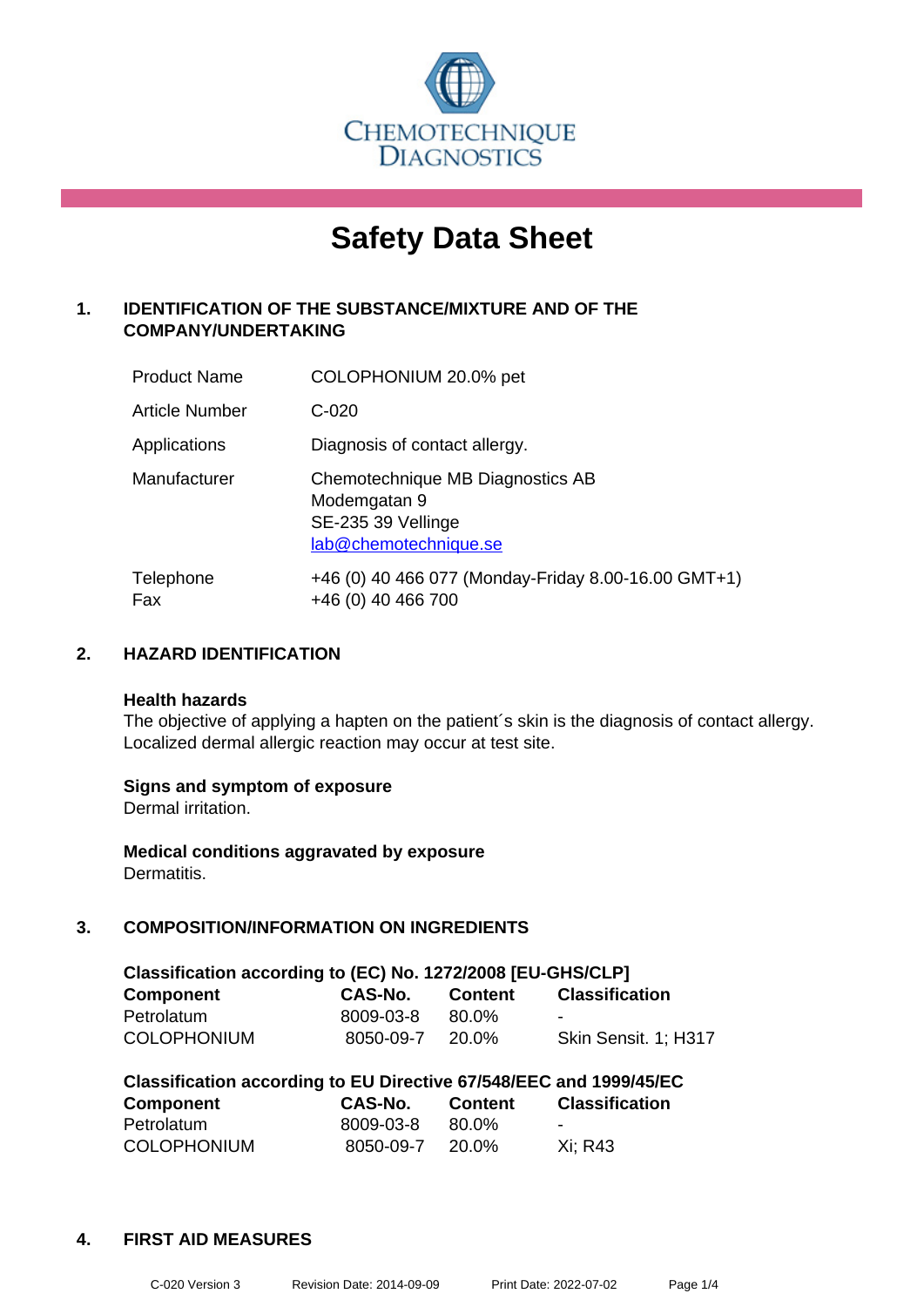#### **Emergency and first aid procedures**

Obtain medical attention.

## **5. FIRE-FIGHTING MEASURES\***

#### **Suitable extinguish media**

CO2, powder or water spray. Fight larger fires with water spray or alcohol resistant foam.

#### **For safety reasons unsuitable extinguishing agents** Water with full jet.

**Special protective equipment for fire-fighters** Wear self-contained respiratory protective device. Wear fully protective suit.

\*Data is shown for petrolatum only

## **6. ACCIDENTAL RELEASES MEASURES**

**Steps to be taken if material is released or spilled** Contain and place in a closed container.

## **7. HANDLING AND STORAGE**

**Precautions to be taken in handling and storage** Store dark at 5-8 C. Avoid extended exposure to light. FOR EXTERNAL USE ONLY.

## **8. EXPOSURE CONTROLS/PERSONAL PROTECTION**

**Respiratory protection** Not required.

**Ventilation**

Local exhaust.

**Protective gloves** Disposal gloves.

## **Eye protection**

Not required with normal use.

## **Work/Hygienic practices**

Wash hands after each use.

## **9. PHYSICAL AND CHEMICAL PROPERTIES**

Appearance Yellow Semi-solid Odour **Odourless** 

Melting point\* 50-55° C Flash point\* >100°C

Boiling point\* No data available Self ignition\* Product does not self ignite.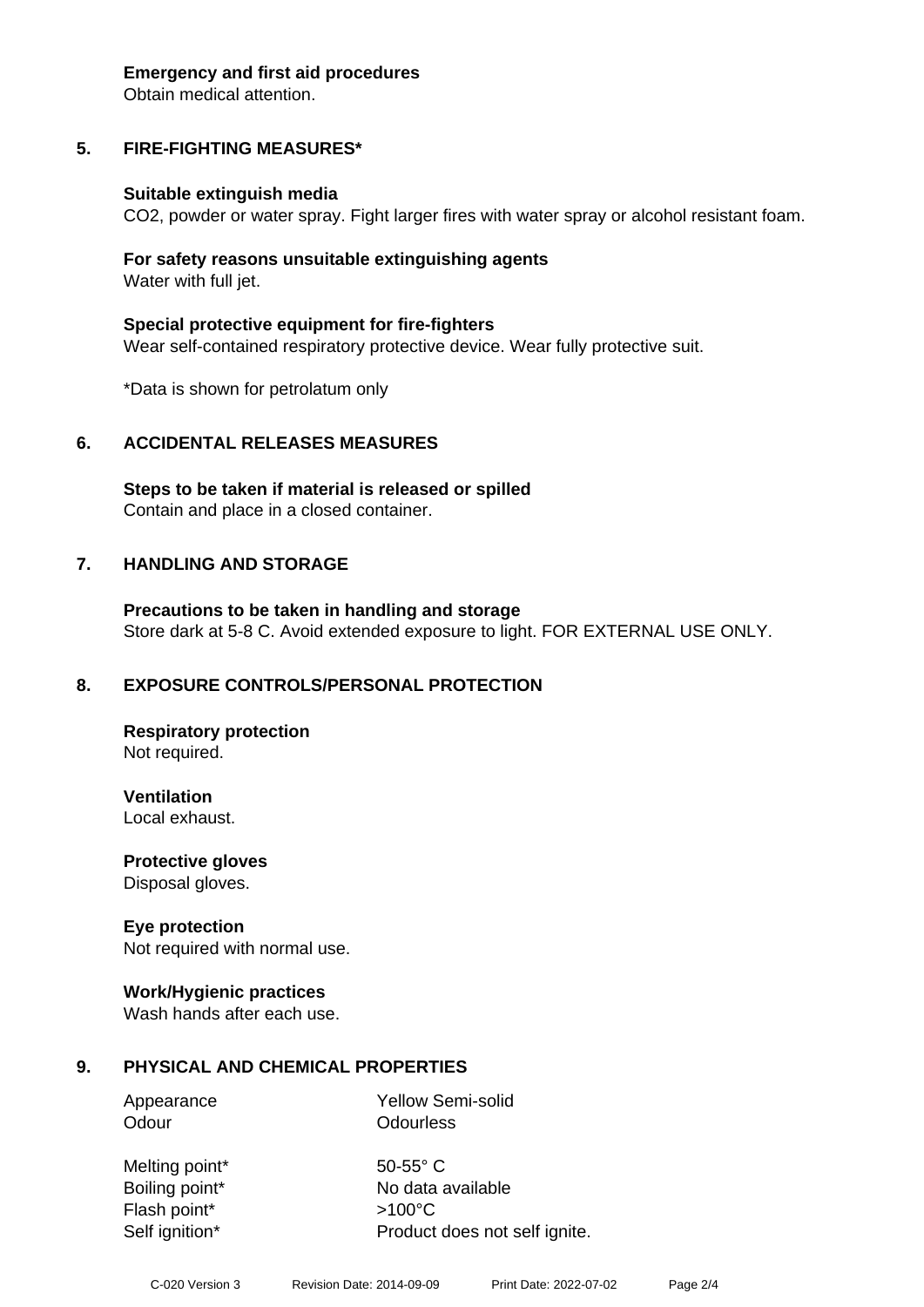Density\* No data available. Solubility in/Miscibility with Water\*

Danger of explosion\* Product does not present an explosion hazard. Insoluble

\*Data is shown for petrolatum only

## **10. STABILITY AND REACTIVITY**

#### **Incompability**

May react with strong oxidizing agents.

#### **Stability**

Stable at recommended storage conditions.

#### **Hazardous byproducts**

Combustion may generate CO, CO2 and other oxides.

## **Hazardous polymerization**

Will not occur.

## **11. TOXICOLOGICAL INFORMATION**

No data available.

## **12. ECOLOGICAL INFORMATION**

No data available.

## **13. DISPOSAL CONSIDERATIONS**

**Waste disposal method** Comply with federal, state/provincial and local regulation.

#### **14. TRANSPORT INFORMATION**

Not dangerous goods.

## **15. REGULATORY INFORMATION**

The classification is according to the latest editions of the EU lists, and extended by company and literature data.

## **16. OTHER INFORMATION**

#### **Text of H-statements and R-phrases mentioned in Section 3**

| Skin Sensit. | Skin sensitization (Category 1)          |
|--------------|------------------------------------------|
| H317         | May cause an allergic skin reaction.     |
| Xi           | Irritant                                 |
| R43          | May cause sensitization by skin contact. |
|              |                                          |